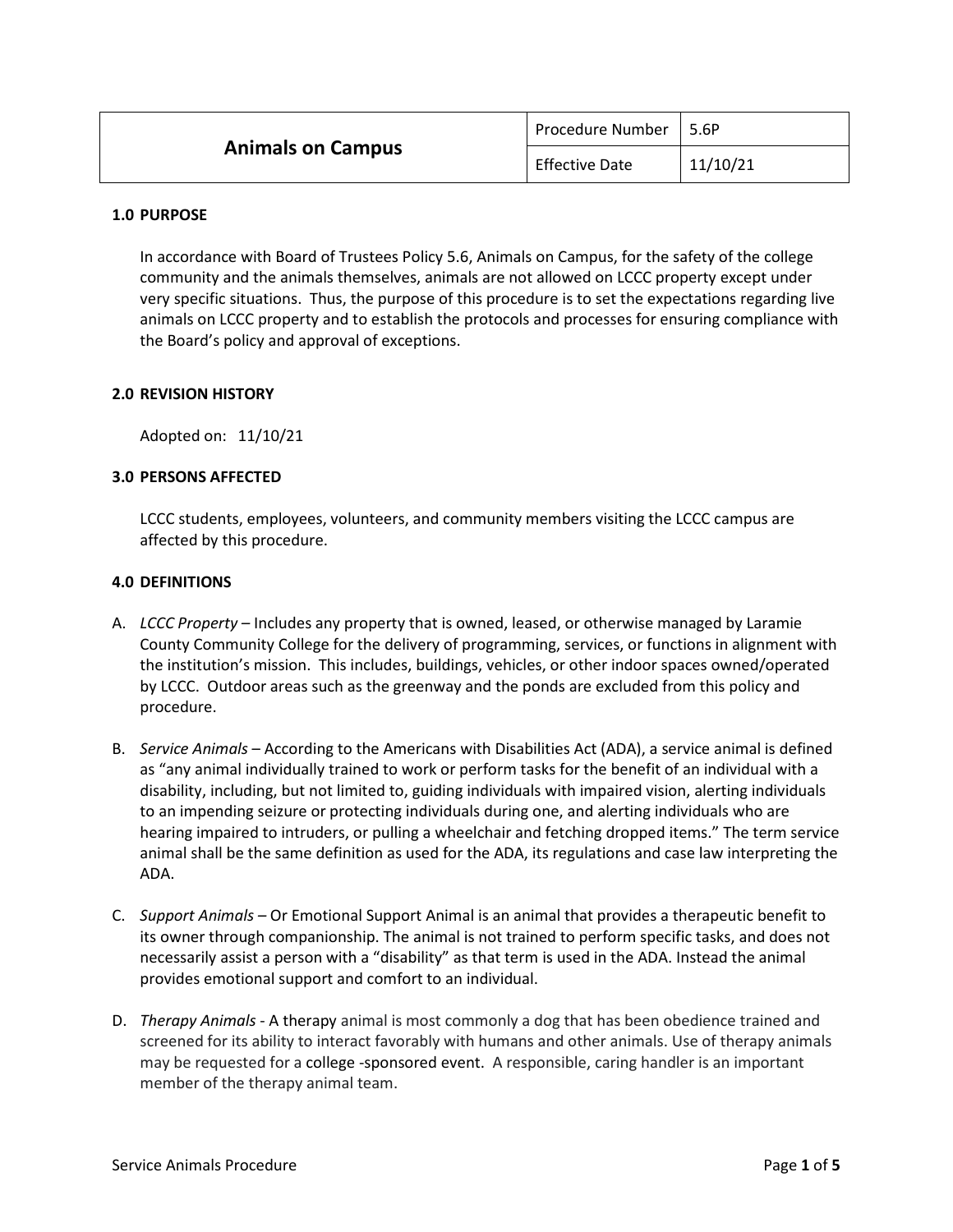# **5.0 PROCEDURES**

Animals are allowed on LCCC property under the following conditions:

### A. SERVICE ANIMALS

- 1) A service animal is not a pet. A service animal is permitted anywhere on LCCC property that the individual the animal serves is permitted. The animal shall always be accompanied by the individual with a disability the animal is serving, or by a third party assisting the individual with a disability. The service animal must be effectively controlled by the person it is serving or by a third party assisting the individual with a disability. This includes, for example, control of noise, aggressive behaviors and unwanted movement of the animals. A service animal that is not under control or is not housebroken may be prohibited from campus if the person it serves, or a third party assisting the individual with a disability, cannot address these issues. The service animal must have all vaccinations required by Wyoming law and by county ordinance.
- 2) When seeing a person with an animal on campus for the first time, the person may be asked if the animal is a service animal, emotional support animal, or therapy animal. If the answer is 'no' further inquiry should be conducted, which may result in the request to leave the classroom or remove the animal from LCCC property. The individual will be helped in seeking the appropriate College authorization to have an animal on LCCC property. Such authorization can be granted by Disability Support Services for students, and by Human Resources for employees and visitors. Further questions or concerns should be directed the Disability Support Services Office or Human Resources.
- 3) Employees seeking authorization to have a service animal on LCCC property must have discussed the need for such a workplace accommodation with Human Resources before bringing the animal on LCCC property. A request for a service animal will be handled as would any other request for a workplace accommodation for a disability.

### B. SUPPORT ANIMALS

- 1) Generally, pets or animals that are not service animals under the ADA are not permitted in LCCC buildings. Students seeking authorization to bring an animal on campus for emotional support reasons are encouraged to discuss this with the Disability Support Services Office to see if the animal can qualify as a service animal. Employees seeking authorization to have an emotional support animal that is not a service animal on LCCC property must be granted such authorization from Human Resources before bringing the animal on LCCC property. An employee request for an emotional support animal will be handled as would any other request for a workplace accommodation for a disability. The animal must have all vaccinations required by Wyoming law and by county ordinance.
- 2) Emotional support animals are only allowed in the Residence Living Areas. They are not allowed in classrooms or other indoor common areas such as the dining facility. Pets are not allowed in Residence Living Areas. Animals that are not service animals, but are emotional support animals may be allowed in Residence Living Areas. In order for a student to have an emotional support animal, the Disability Support Services Office must be apprised by the student of the disability or health condition the animal is intended to assist with and the recommendation from a health care provider for the use of the animal to assist with the disability or health condition. The request will be evaluated by the Disability Support Service Office considering the requirements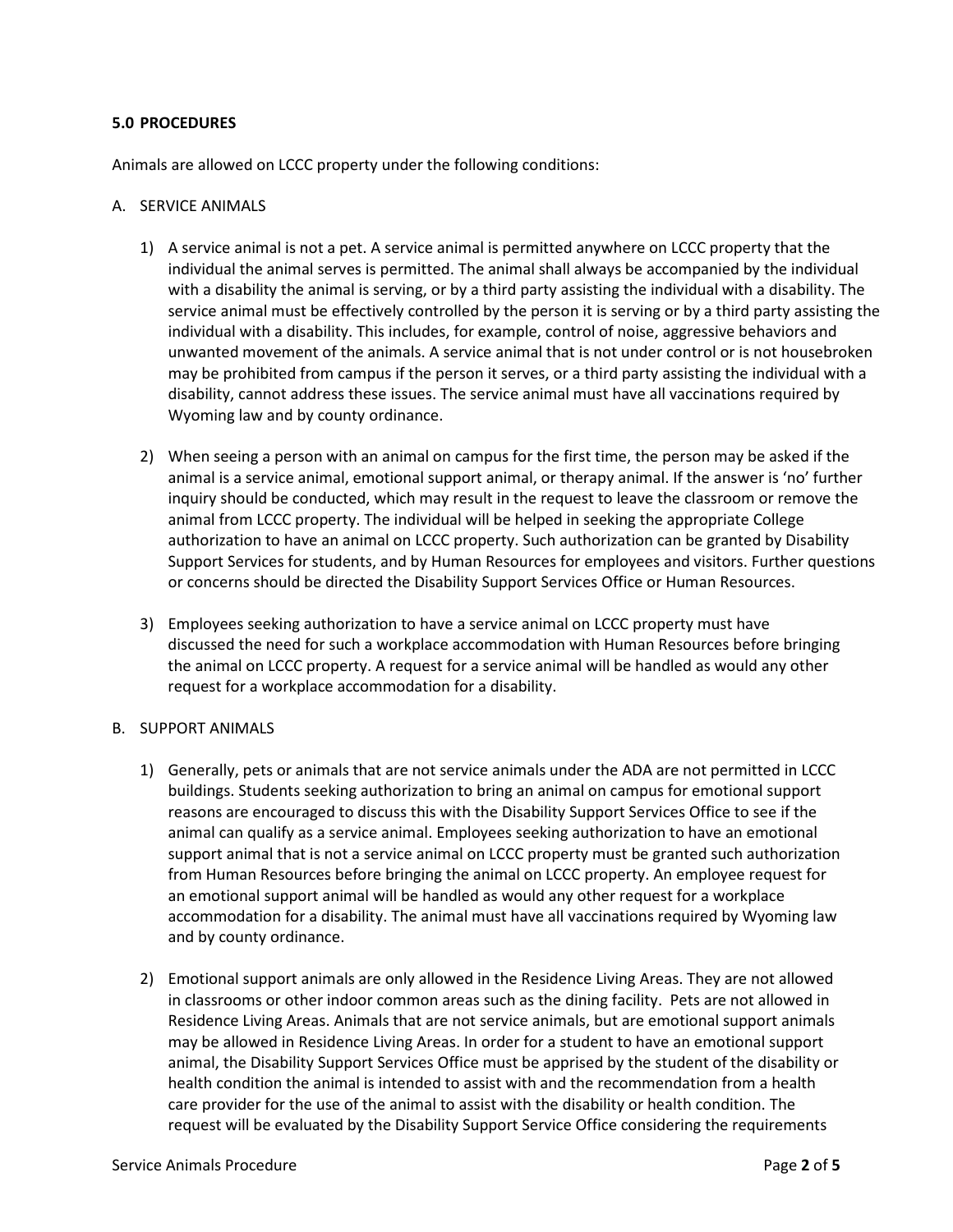of federal and state laws; and Residential Living & Learning. An emotional support animal, like a service animal must be effectively controlled by the person it is assisting or by a third party assisting the individual with a disability. This includes, for example, control of noise, aggressive behaviors and unwanted movement of the animals. The service animal must also not regularly defecate or urinate in places not appropriate for such bodily functions. An animal that is not under control or is not housebroken may be prohibited from campus if the person it serves, or a third party assisting the individual with a disability, cannot address these issues. The animal must have all vaccinations required by Wyoming law and by county ordinance and such documentation must be on file at the College.

# C. ANIMALS FOR INSTRUCTIONAL AND/OR EXTRA CURRICULAR PURPOSES

- 1) Animals may be used on campus for instructional purposes in academic programs (Agriculture, Equine, Biology, etc.), Athletics (Intercollegiate Rodeo), Outreach and Workforce Development (puppy class) and extra-curricular or co-curricular activities (Ranch horse team, Livestock judging team, Equestrian show team, etc.), or on a volunteer basis for student needs (therapy animals).
- 2) Study and Care of Live Animals Any LCCC program which cares for or uses animals for study shall ensure that each animal in the program be afforded the following as determined by the responsible faculty or program manager in accordance with standard protocols or best practices:
	- a. Appropriate quarters;
	- b. Sufficient space for the normal behavior and postural requirement of the species;
	- c. Proper ventilation, lighting, and temperature control;
	- d. Adequate food and clean drinking water; and
	- e. Quarters which shall be maintained on a regular basis and located in an area where undue stress and disturbance are minimized.
- 3) Only designated employees or those students designated by LCCC are to handle the animals.
- 4) It shall be the responsibility of the School Dean or his/her designee; Athletic Director or his/her designee to develop a plan of care for those animals housed at LCCC in the event of an emergency school closing or in the event animals remain on campus on days when school is not in session.
- 5) Instruction in the Humane Treatment of Animals Students using animals for instructional purposes must receive instruction in the humane treatment and protection of animals and the importance of the part they play in the economy of nature as well as the necessity of controlling the proliferation of animals that are subsequently abandoned and caused to suffer extreme cruelty.
- 6) Additional Health and Safety Concerns If live animals are to be used for instructional purposes, guidance should be provided to appropriate staff and students for their well-being and safety. Precautions should be taken to eliminate or avoid allergic reactions, animal bites or other injuries to staff and students, while permitting the use of only healthy and properly inoculated domesticated animals.
- 7) Occasionally, therapy animals may be requested by faculty or staff for students for a specific occasion and must be approved by Human Resources and Risk Management through submission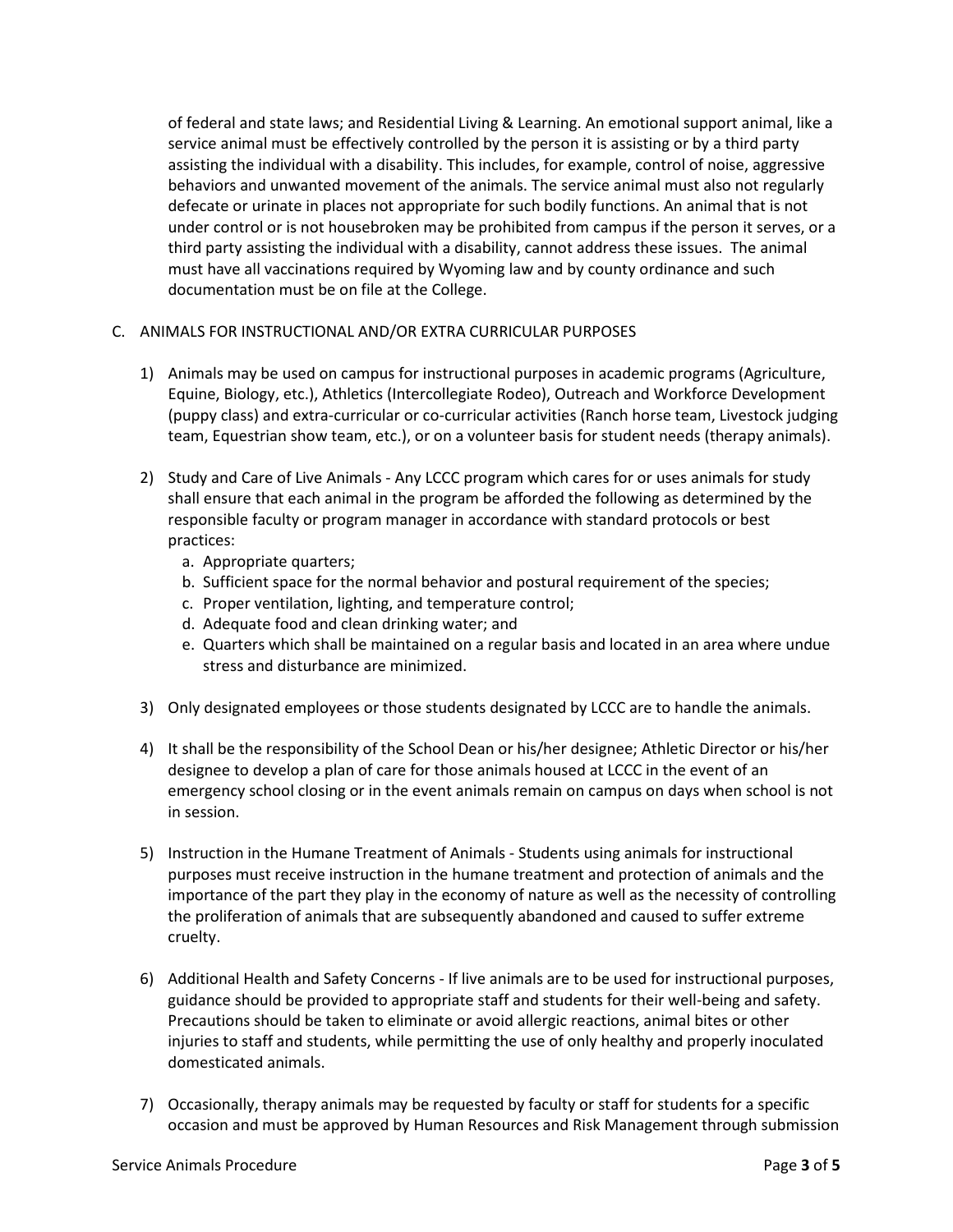of the Volunteer Release and Waiver of Liability Form. As an example, a faculty member may request therapy animals available during lunchtime (in an approved location by facilities) for test anxiety during midterms or final exams.

- a. Therapy animals used on the LCCC campus must be certified by a recognized by an organization carrying insurance (i.e. Alliance of Therapy Dogs). Current proof of insurance must be on file in the Administration and Finance Office before animals are brought to campus.
- b. Employees requesting the use of therapy animals on the LCCC campus must complete the LCCC Volunteer Form found on the Human Resources virtual office.
- 8) Research using animals.
	- a. For areas that are considering research studies on animals in collaboration with a research university, they should communicate with its Institutional Animal Care and Use Committee (IACUC). Areas may also refer to commonly accepted guidelines for humane treatment of animals such as those listed below:

Public Health Service (PHS) Policy on Humane Care and Use of Laboratory Animals <https://olaw.nih.gov/policies-laws/phs-policy.htm>

U.S. Government Principles for the Utilization and Care of Vertebrate Animals Used in Testing, Research, and Training <https://olaw.nih.gov/policies-laws/gov-principles.htm>

AVMA Guidelines for the Euthanasia of Animals: 2020 Edition [\(https://www.avma.org/sites/default/files/2020-01/2020-Euthanasia-Final-1-17-20.pdf\)](https://www.avma.org/sites/default/files/2020-01/2020-Euthanasia-Final-1-17-20.pdf)

Organisms specific wildlife guidelines for example: American Society of Mammalogists [\(https://www.mammalsociety.org/committees/animal-care-and-use#tab3\)](https://www.mammalsociety.org/committees/animal-care-and-use#tab3)

Guidelines for the use of Wild Birds in Research [\(https://birdnet.org/info-for](https://birdnet.org/info-for-ornithologists/guidelines-english-3rd-edition-2010/)[ornithologists/guidelines-english-3rd-edition-2010/\)](https://birdnet.org/info-for-ornithologists/guidelines-english-3rd-edition-2010/)

American Society of Ichthyologists and Herptologists [\(https://asih.org/animal-care](https://asih.org/animal-care-guidelines)[guidelines\)](https://asih.org/animal-care-guidelines)

b. When animals are being used in study protocols, standards for animal care and use must be met. For studies requiring IACUC approval researchers should contact Sponsored Awards and Compliance for guidance.

| <b>REQUIRED APPROVALS</b>       | <b>NAME/SIGNATURE</b>                          | <b>DATE</b> |
|---------------------------------|------------------------------------------------|-------------|
| Originator(s) Name(s)           | Tammy Maas, Human Resources Executive Director | 5/4/21      |
| Approval by President's Cabinet |                                                | 9/14/21     |
| Ratified by College Council     | Melissa Gallant, College Council Co-Chair      | 11/10/21    |